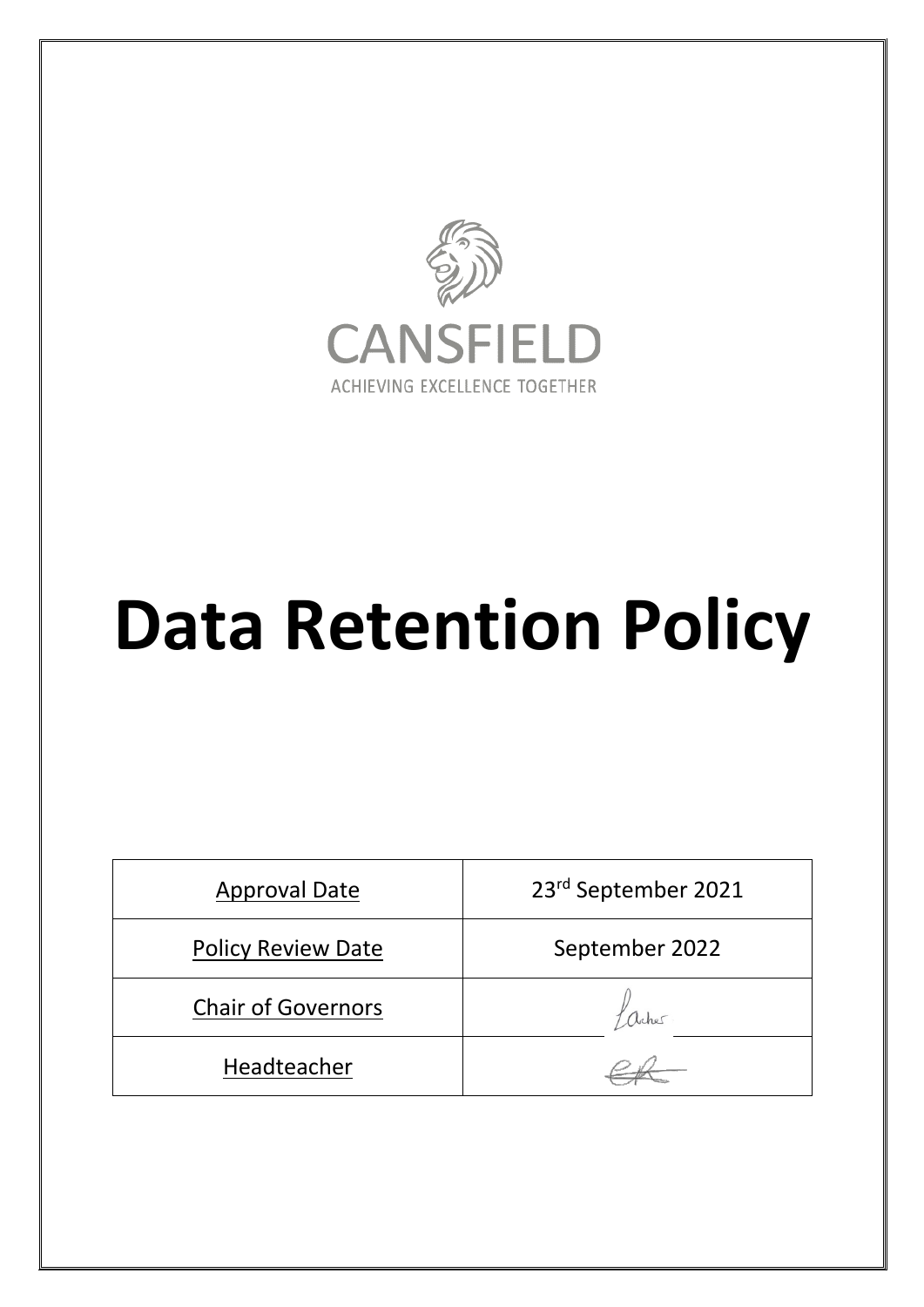# **1. Principles**

The school has a responsibility to maintain its records and record keeping systems. When doing this, the school will take account of the following factors:

- The most efficient and effective way of storing records and information;
- The confidential nature of the records and information stored;
- The security of the record systems used;
- Privacy and disclosure; and
- Their accessibility.

This policy does not form part of any employee's contract of employment and is not intended to have contractual effect. It does, however, reflect the school's current practice, the requirements of current legislation and best practice and guidance. It may be amended by the school from time to time and any changes will be notified to employees within one month of the date on which the change is intended to take effect. The school may also vary any parts of this procedure, including any time limits, as appropriate in any case.

# **2. Data Protection**

This policy sets out how long employment-related and pupil data will normally be held by us and when that information will be confidentially destroyed in compliance with the terms of the General Data Protection Regulation (GDPR) and the Freedom of Information Act 2000.

Data will be stored and processed to allow for the efficient operation of the school. The school's Data Protection Policy outlines its duties and obligations under the GDPR.

### **3. Retention Schedule**

Information (hard copy and electronic) will be retained for at least the period specified in the attached retention schedule. When managing records, the school will adhere to the standard retention times listed within that schedule.

- Paper records will be regularly monitored by the Office Manager.
- Electronic records will be regularly monitored by the IT Technician.

The schedule is a relatively lengthy document listing the many types of records used by the school and the applicable retention periods for each record type. The retention periods are based on business needs and legal requirements.

### **4. Destruction of Records**

Where records have been identified for destruction they should be disposed of in an appropriate way. All information must be reviewed before destruction to determine whether there are special factors that mean destruction should be delayed, such as potential litigation, complaints or grievances.

All paper records containing personal information, or sensitive policy information should be shredded before disposal where possible. All other paper records should be disposed of by an appropriate waste paper merchant. All electronic information will be deleted.

The school maintains a database of records which have been destroyed and who authorised their destruction. When destroying documents, the appropriate staff member should record in this list at least:

- File reference (or other unique identifier);
- File title/description;
- Number of files;
- Name of the authorising officer;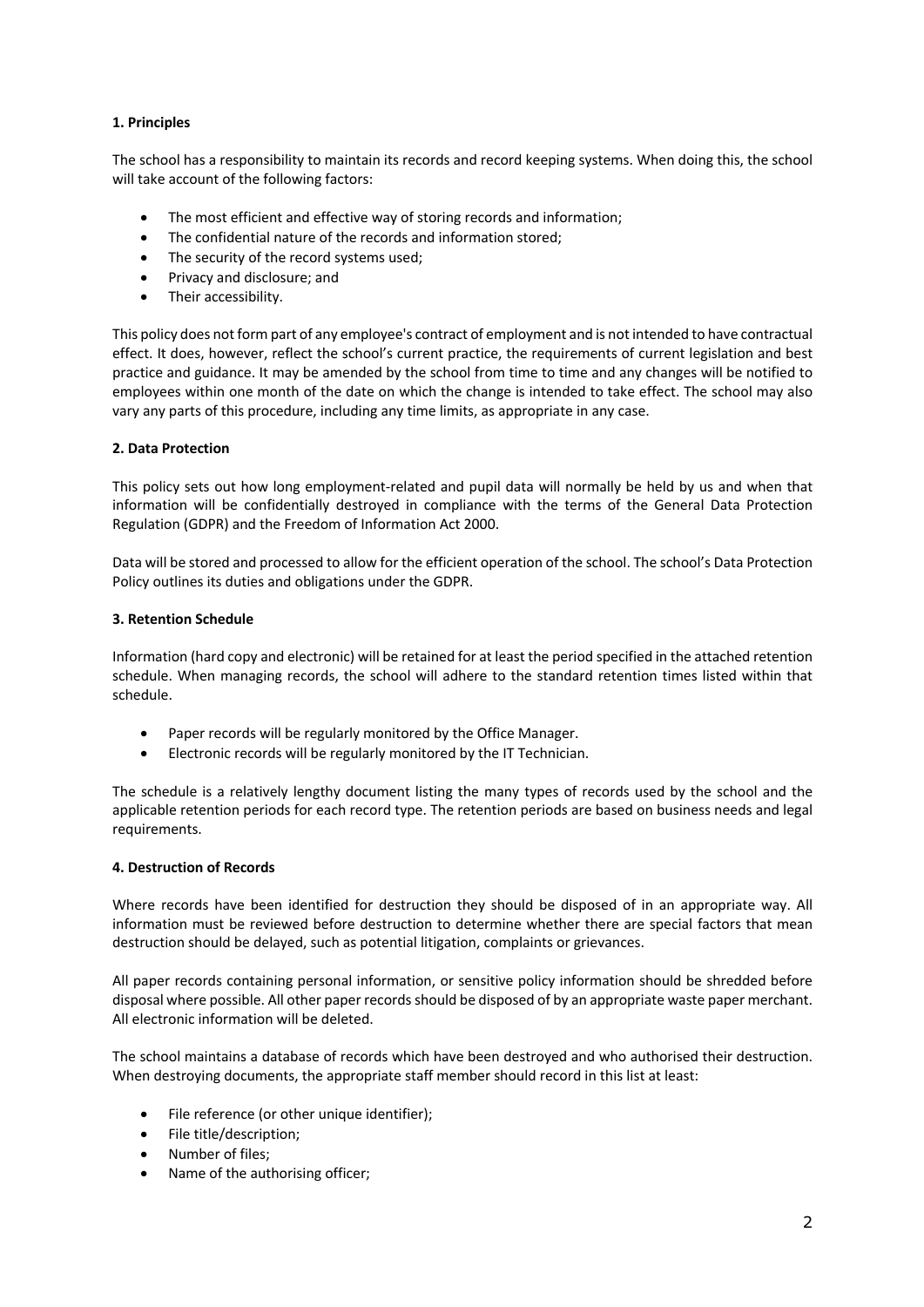- Date destroyed or deleted from system; and
- Person(s) who undertook destruction.

# **5. Record Keeping of Safeguarding**

Any allegations made that are found to be malicious must not be part of the personnel records.

For any other allegations made, the school must keep a comprehensive summary of the allegation made, details of how the investigation was looked into and resolved and any decisions reached. This should be kept on the personnel files of the accused.

Any allegations made of sexual abuse should be preserved by the school for the term of an inquiry by the Independent Inquiry into Child Sexual Abuse. All other records (for example, the personnel file of the accused) should be retained until the accused has reached normal pension age or for a period of 10 years from the date of the allegation if that is longer. Guidance from the Independent Inquiry Child Sexual Abuse states that prolonged retention of personal data at the request of an Inquiry would not contravene data protection regulation provided the information is restricted to that necessary to fulfil potential legal duties that a school may have in relation to an Inquiry.

Whilst the Independent Inquiry into Child Sexual Abuse is ongoing, it is an offence to destroy any records relating to it. At the conclusion of the Inquiry, it is likely that an indication regarding the appropriate retention periods of the records will be made.

# **6. Archiving**

Where records have been identified as being worthy of preservation over the longer term, arrangements should be made to transfer the records to the Archives. A database of the records sent to the Archives is maintained by the Office Manager. The appropriate staff member, when archiving documents should record in this list the following information:

- File reference (or other unique identifier);
- File title / description;
- Number of files; and
- Name of the authorising officer.

### **7. Transferring Information to Other Media**

Where lengthy retention periods have been allocated to records, members of staff may wish to consider converting paper records to other media such as digital media or virtual storage centres (such as cloud storage). The lifespan of the media and the ability to migrate data where necessary should always be considered.

### **8. Responsibility and Monitoring**

The Business Manager has primary and day-to-day responsibility for implementing this policy. The Data Protection Officer, in conjunction with the school is responsible for monitoring its use and effectiveness and dealing with any queries on its interpretation. The Data Protection Officer will consider the suitability and adequacy of this policy and report improvements directly to management.

Internal control systems and procedures will be subject to regular audits to provide assurance that they are effective in creating, maintaining and removing records.

Management at all levels are responsible for ensuring those reporting to them are made aware of and understand this policy and are given adequate and regular training on it.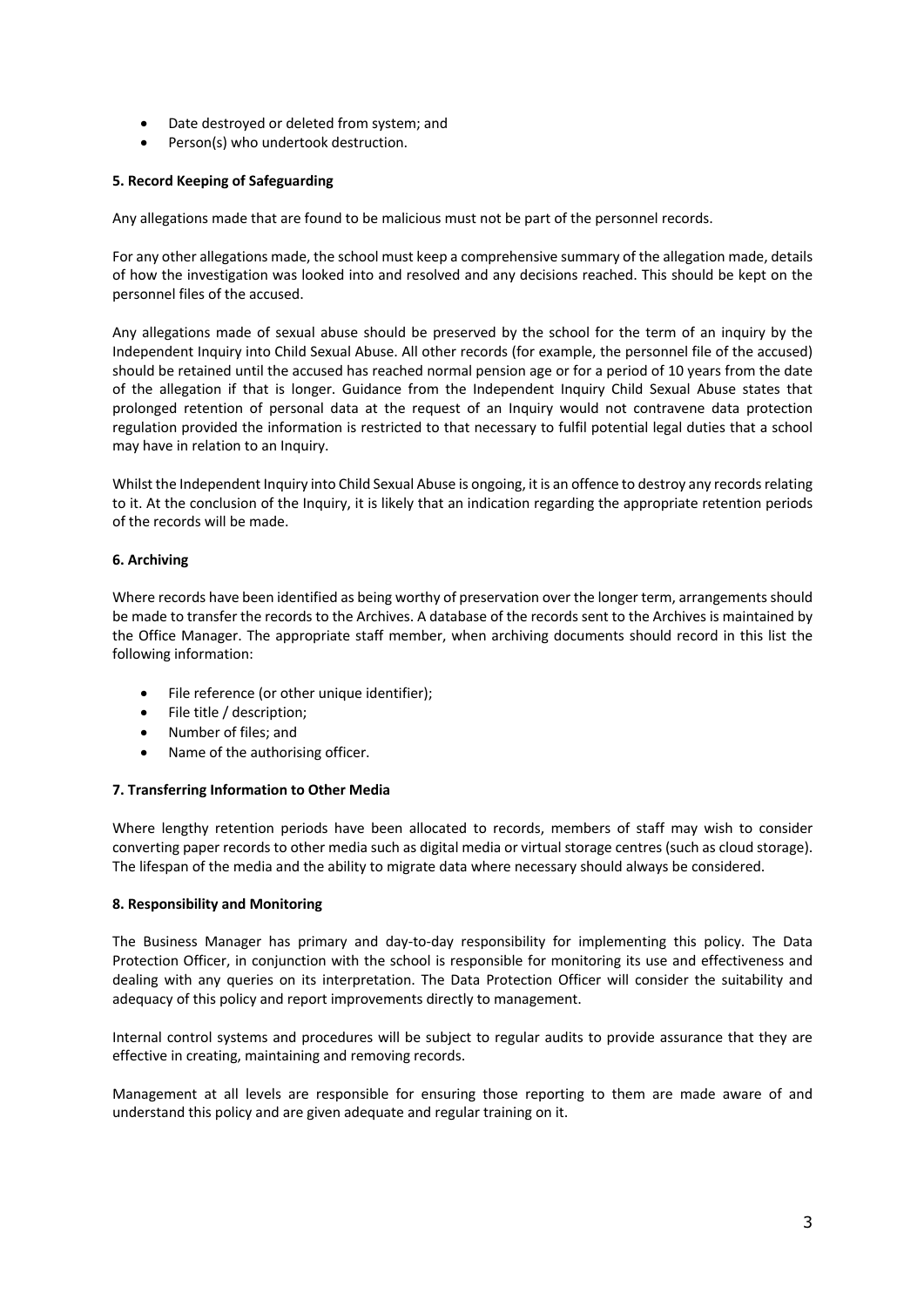# **9. Emails**

Email accounts are not a case management tool in itself. Generally emails may need to fall under different retention periods (for example, an email regarding a health and safety report will be subject to a different time frame to an email which forms part of a pupil record). It is important to note that the retention period will depend on the content of the email and it is important that staff file those emails in the relevant areas to avoid the data becoming lost.

### **10. Pupil Records**

All Schools with the exception of independent schools, are under a duty to maintain a pupil record for each pupil. If a child changes schools, the responsibility for maintaining the pupil record moves to the next school. We retain the file for a year following transfer in case any issues arise as a result of the transfer.

# **11. Retention Schedule**

| <b>FILE DESCRIPTION</b>                                                                           | <b>RETENTION PERIOD</b>                                                                                                                                                                                                                                                                                                             |
|---------------------------------------------------------------------------------------------------|-------------------------------------------------------------------------------------------------------------------------------------------------------------------------------------------------------------------------------------------------------------------------------------------------------------------------------------|
| <b>Employment Records</b>                                                                         |                                                                                                                                                                                                                                                                                                                                     |
| applications<br>Job<br>and<br>interview<br>records<br>of<br>unsuccessful candidates               | Six months after notifying unsuccessful candidates,<br>unless the school has applicants' consent to keep<br>their CVs for future reference. In this case,<br>forms will<br>application<br>give<br>applicants<br>the<br>opportunity to object to their details being retained                                                        |
| Job applications and interview records of successful<br>candidates                                | 6 years after employment ceases                                                                                                                                                                                                                                                                                                     |
| Written particulars of employment, contracts of<br>employment and changes to terms and conditions | 6 years after employment ceases                                                                                                                                                                                                                                                                                                     |
| Right to work documentation including identification<br>documents                                 | 6 years after employment ceases                                                                                                                                                                                                                                                                                                     |
| Immigration checks                                                                                | Two years after the termination of employment                                                                                                                                                                                                                                                                                       |
| DBS checks and disclosures of criminal records forms                                              | As soon as practicable after the check has been<br>completed and the outcome recorded (i.e. whether<br>it is satisfactory or not) unless in exceptional<br>(for<br>example,<br>allow<br>circumstances<br>to<br>for<br>consideration and resolution of any disputes or<br>complaints) in which case, for no longer than 6<br>months. |
| Change of personal details notifications                                                          | No longer than 6 months after receiving this<br>notification                                                                                                                                                                                                                                                                        |
| Emergency contact details                                                                         | Destroyed on termination                                                                                                                                                                                                                                                                                                            |
| Personnel records                                                                                 | While employment continues and up to six years<br>after employment ceases                                                                                                                                                                                                                                                           |
| Annual leave records                                                                              | Six years after the end of tax year they relate to or<br>possibly longer if leave can be carried over from year<br>to year                                                                                                                                                                                                          |
| Consents for the processing of personal and sensitive                                             | For as long as the data is being processed and up to                                                                                                                                                                                                                                                                                |
| data                                                                                              | 6 years afterwards                                                                                                                                                                                                                                                                                                                  |
| <b>Working Time Regulations:</b>                                                                  |                                                                                                                                                                                                                                                                                                                                     |
| Opt out forms                                                                                     | Two years from the date on which they<br>were entered into                                                                                                                                                                                                                                                                          |
| Records of compliance with WTR                                                                    | Two years after the relevant period                                                                                                                                                                                                                                                                                                 |
| Disciplinary records                                                                              | 6 years after employment ceases                                                                                                                                                                                                                                                                                                     |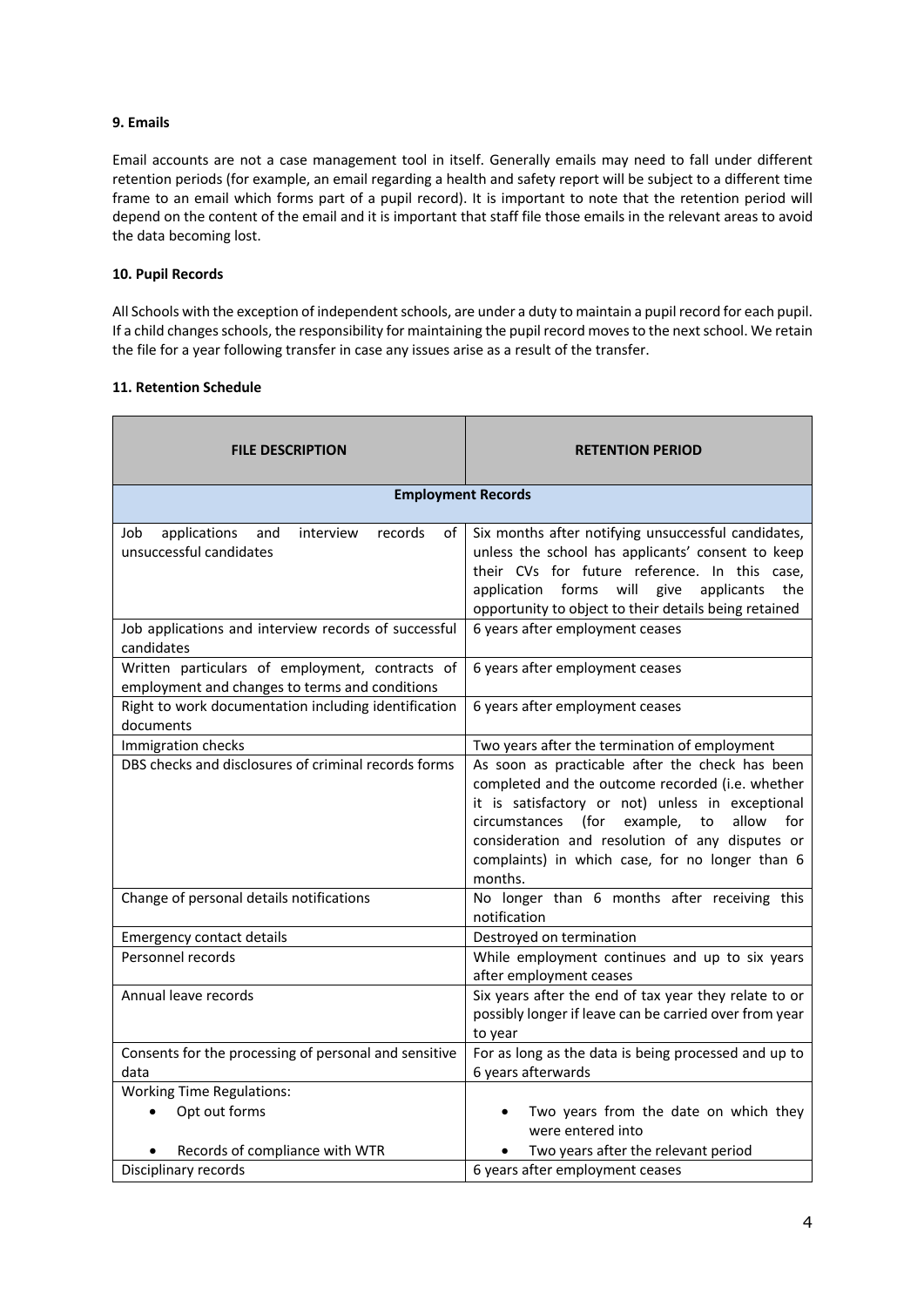| Training                                                                           | 6 years after employment ceases or length of time<br>required by the professional body |  |
|------------------------------------------------------------------------------------|----------------------------------------------------------------------------------------|--|
| Staff training where it relates to safeguarding or other                           | Date of the training plus 40 years                                                     |  |
| child related training                                                             |                                                                                        |  |
| Annual appraisal / assessment records                                              | Current year plus 6 years                                                              |  |
| <b>Professional Development Plans</b>                                              | 6 years from the life of the plan                                                      |  |
| Allegations of a child protection nature against a                                 | 10 years from the date of the allegation or the                                        |  |
| member of staff including where the allegation is                                  | person's normal retirement age (whichever is                                           |  |
| founded                                                                            | longer). This should be kept under review. Malicious                                   |  |
|                                                                                    | allegations should be removed.                                                         |  |
| <b>Financial and Payroll Records</b>                                               |                                                                                        |  |
| Pension records                                                                    | 12 years                                                                               |  |
| Retirement benefits schemes - notifiable events (for                               | 6 years from the end of the scheme year in which the                                   |  |
| example, relating to incapacity)                                                   | event took place                                                                       |  |
| Payroll and wage records                                                           | 6 years after end of tax year they relate to                                           |  |
| Maternity / adoption / paternity I eave records                                    | 3 years after end of tax year they relate to                                           |  |
| <b>Statutory Sick Pay</b>                                                          | 3 years after the end of the tax year they relate to                                   |  |
| <b>Current bank details</b>                                                        | Until updated plus 3 years                                                             |  |
| <b>Bonus Sheets</b>                                                                | Current year plus 3 years                                                              |  |
| Time sheet / clock cards / flexitime                                               | Current year plus 3 years                                                              |  |
| Pupil Premium Fund records                                                         | Date pupil leaves the provision plus 6 years                                           |  |
| National Insurance (schedule of payments)                                          | Current year plus 6 years                                                              |  |
| Insurance                                                                          | Current year plus 6 years                                                              |  |
| Overtime                                                                           | Current year plus 3 years                                                              |  |
| Annual accounts                                                                    | Current year plus 6 years                                                              |  |
| Loans and grants managed by the school                                             | Date of last payment on the loan plus 12 years                                         |  |
| All records relating to the creation and                                           | Life of the budget plus 3 years                                                        |  |
| management of budgets                                                              |                                                                                        |  |
| Invoices, receipts, order books and                                                | Current financial year plus 6 years                                                    |  |
| requisitions, delivery notices                                                     |                                                                                        |  |
| <b>Student Grant applications</b>                                                  | Current year plus 3 years                                                              |  |
| School fund documentation (including but not limited                               | Current year plus 6 years                                                              |  |
| to invoices, cheque books, receipts, bank statements)                              |                                                                                        |  |
| Free school meals registers (where the register is<br>used as a basis for funding) | Current year plus 6 years                                                              |  |
| School meal registers and summary sheets                                           | Current year plus 3 years                                                              |  |
|                                                                                    |                                                                                        |  |
| <b>Agreements and Administration Paperwork</b>                                     |                                                                                        |  |
| workforce<br>Collective<br>agreements<br>and<br>past                               | Permanently                                                                            |  |
| agreements that could affect present employees                                     |                                                                                        |  |
| Trade union agreements                                                             | 10 years after ceasing to be effective                                                 |  |
| <b>School Development Plans</b>                                                    | 3 years from the life of the plan                                                      |  |
| Visitors Book and Signing In Sheets                                                | 6 years                                                                                |  |
| Newsletters and circulars to staff, parents and pupils                             | 1 year (and the school may decide to archive one<br>copy)                              |  |
| Minutes of Senior Leadership Team meetings                                         | Date of the meeting plus 3 years or as required                                        |  |
| Reports created by the Headteacher or the Senior                                   | Date of the report plus a minimum of 3 years or as                                     |  |
| Leadership Team                                                                    | required                                                                               |  |
| Records relating to the creation and publication of                                | Current academic year plus 3 years                                                     |  |
| the school prospectus                                                              |                                                                                        |  |
| <b>Health and Safety Records</b>                                                   |                                                                                        |  |
| Health and Safety consultations                                                    | Permanently                                                                            |  |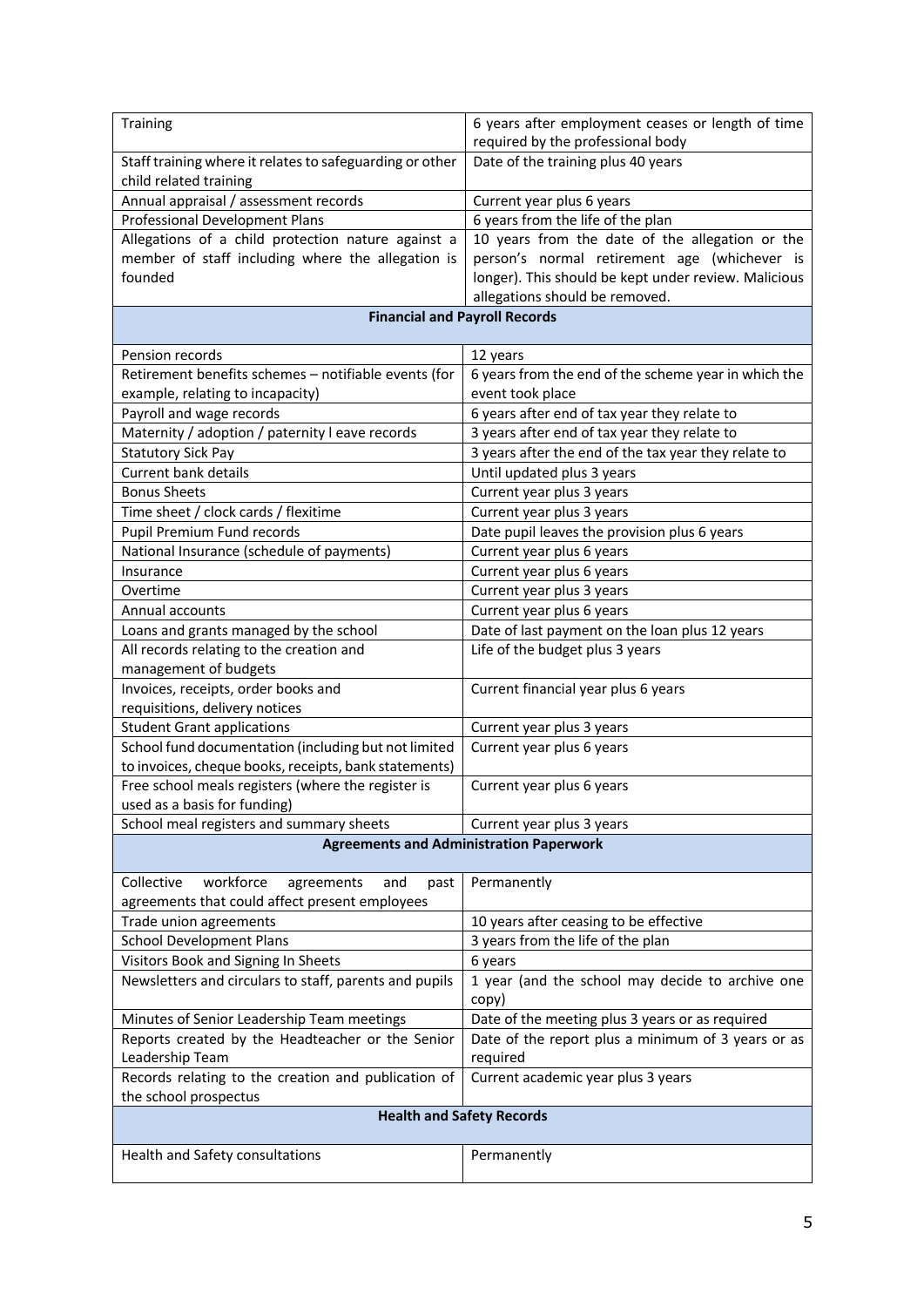| Health and Safety Risk Assessments                                        | Life of the risk assessment plus 3 years                |  |
|---------------------------------------------------------------------------|---------------------------------------------------------|--|
| Health and safety Policy Statements                                       | Life of policy plus 3 years                             |  |
| Any records relating to any reportable death, injury,                     | Date of incident plus 3 years provided that all records |  |
| disease or dangerous occurrence                                           | relating to the incident are held on personnel file     |  |
| Accident reporting records relating to individuals                        | Accident book should be retained 3 years after last     |  |
| who are under 18 years of age at the time of the                          | entry in the book.                                      |  |
| incident                                                                  |                                                         |  |
| Accident reporting records relating to individuals                        | Accident book should be retained 3 years after last     |  |
| who are over 18 years of age at the time of the                           | entry in the book                                       |  |
| incident                                                                  |                                                         |  |
| Fire precaution log books                                                 | Current year plus 3 years                               |  |
| Medical records and details of:                                           | 40 years from the date of the last entry made in the    |  |
| control of lead at work<br>٠                                              | record                                                  |  |
| employees exposed to asbestos dust<br>٠                                   |                                                         |  |
| records specified by the Control of<br>٠                                  |                                                         |  |
| Substances<br>Hazardous<br>to<br>Health                                   |                                                         |  |
| <b>Regulations (COSHH)</b>                                                |                                                         |  |
| Records of tests and examinations of control systems                      | 5 years from the date on which the record was made      |  |
| and protection equipment under COSHH                                      |                                                         |  |
| <b>Temporary and Casual Workers</b>                                       |                                                         |  |
| Records relating to hours worked and payments                             | 3 years                                                 |  |
| made to workers                                                           |                                                         |  |
| <b>Governing Body Documents</b>                                           |                                                         |  |
| Instruments of government                                                 | For the life of the School                              |  |
| Meetings schedule                                                         | Current year                                            |  |
| Minutes - principal set (signed)                                          | Generally kept for the life of the organisation         |  |
| Agendas - principal copy                                                  | Where possible the agenda should be stored with the     |  |
|                                                                           | principal set of the minutes                            |  |
| Agendas - additional copies                                               | Date of meeting                                         |  |
| Policy documents created and administered by the                          | Until replaced                                          |  |
| Governing Body                                                            |                                                         |  |
| Register of attendance at full Governing Board<br>meetings                | Date of last meeting in the book plus 6 years           |  |
| Annual reports required by the Department of Date of report plus 10 years |                                                         |  |
| Education                                                                 |                                                         |  |
| Records relating to complaints made to and                                | Major complaints: current year plus 6 years.            |  |
| investigated by the Governing Body or Headteacher                         | If negligence involved: current year plus 15 years.     |  |
|                                                                           | If child protection or safeguarding issues are involved |  |
|                                                                           | then: current year plus 40 years.                       |  |
| Correspondence sent and received by the Governing                         | General correspondence should be retained for           |  |
| Body or Headteacher                                                       | current year plus 3 years.                              |  |
| Records relating to the terms of office of serving                        | Date appointment ceases plus 6 years                    |  |
| governors, including evidence of appointment                              |                                                         |  |
| Register of business interests                                            | Date appointment ceases plus 6 years                    |  |
| Records relating to the training required and received                    | Date appointment ceases plus 6 years                    |  |
| by Governors                                                              |                                                         |  |
| Records relating to the appointment of a clerk to the                     | Date on which clerk appointment ceases plus 6 years     |  |
| Governing Body                                                            |                                                         |  |
| Governor personnel files                                                  | Date of appointment plus 6 years                        |  |
| <b>Pupil Records</b>                                                      |                                                         |  |
| Details of whether admission is successful /                              | 1 year from the date of admission / non-admission       |  |
| unsuccessful                                                              |                                                         |  |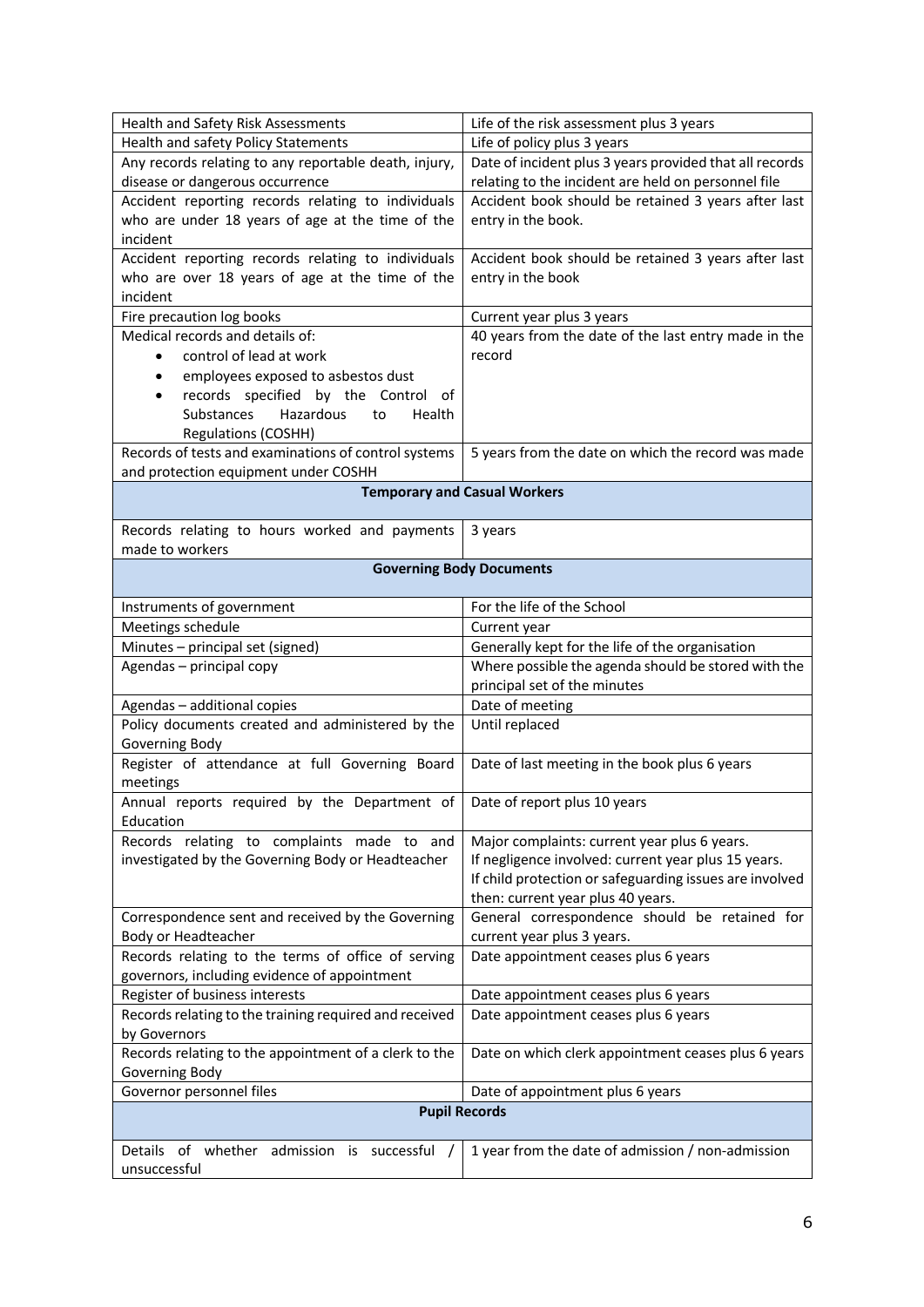| Proof of address supplied by parents as part of the<br>admissions process                                                                                      | Current year plus 1 year                                                                                                                                           |
|----------------------------------------------------------------------------------------------------------------------------------------------------------------|--------------------------------------------------------------------------------------------------------------------------------------------------------------------|
| Admissions register                                                                                                                                            | Entries to be preserved for three years from date of<br>entry                                                                                                      |
| Pupil Record                                                                                                                                                   | Until the child reaches the age of 25                                                                                                                              |
| Attendance registers                                                                                                                                           | 3 years from the date of entry                                                                                                                                     |
| Correspondence relating to any absence (authorised                                                                                                             | Current academic year plus 2 years                                                                                                                                 |
| or unauthorised)                                                                                                                                               |                                                                                                                                                                    |
| Special Educational Needs files, reviews<br>and                                                                                                                | Date of birth of the pupil plus 31 years (Education,                                                                                                               |
| Education, Health and Care Plan, including advice and<br>information<br>provided<br>to<br>parents<br>regarding<br>educational needs and accessibility strategy | Health and Care Plan is valid until the individual<br>reaches the age of 25 years $-$ the retention period<br>adds an additional 6 years from the end of the plan) |
| Child protection information (to be held in a separate<br>file)                                                                                                | DOB of the child plus 25 years then review Note:<br>These records will be subject to any instruction given<br>by IICSA                                             |
| Exam results (pupil copy)                                                                                                                                      | 1-3 years from the date the results are released.                                                                                                                  |
| Examination results (school's copy)                                                                                                                            | Current year plus 6 years                                                                                                                                          |
| Allegations of sexual abuse                                                                                                                                    | For the time period of an inquiry by the Independent<br>Inquiry into Child Sexual Abuse.                                                                           |
| Records relating to any allegation of a child                                                                                                                  | Until the accused normal retirement age or 10 years                                                                                                                |
| protection nature against a member of staff                                                                                                                    | from the date of the allegation (whichever is the<br>longer)                                                                                                       |
| Consents relating to school activities as part of GDPR                                                                                                         | Consent will last whilst the pupil attends the school.                                                                                                             |
| compliance (for example, consent to be sent circulars                                                                                                          |                                                                                                                                                                    |
| or mailings)                                                                                                                                                   |                                                                                                                                                                    |
| Pupil's work                                                                                                                                                   | Where possible, returned to the pupil at the end of                                                                                                                |
|                                                                                                                                                                | the academic year (provided the School have their                                                                                                                  |
|                                                                                                                                                                | own internal policy to this effect). Otherwise, the                                                                                                                |
|                                                                                                                                                                | work should be retained for the current year plus 1<br>year.                                                                                                       |
| Mark books                                                                                                                                                     | Current year plus 1 year.                                                                                                                                          |
| Schemes of work                                                                                                                                                | Current year plus 1 year                                                                                                                                           |
| Timetable                                                                                                                                                      | Current year plus 1 year                                                                                                                                           |
| Class record books                                                                                                                                             | Current year plus 1 year                                                                                                                                           |
| Record of homework set                                                                                                                                         | Current year plus 1 year                                                                                                                                           |
| Photographs of pupils                                                                                                                                          | For the time the child is at the School and for a short                                                                                                            |
|                                                                                                                                                                | while after. Please note select images may also be                                                                                                                 |
|                                                                                                                                                                | kept for longer (for example to illustrate history of                                                                                                              |
|                                                                                                                                                                | the school).                                                                                                                                                       |
| Parental consent forms for school trips where there<br>has been no major incident                                                                              | End of the trip or end of the academic year (subject<br>to a risk assessment carried out by the School)                                                            |
| Parental permission slips for school trips where there                                                                                                         | Date of birth of the pupil involved in the incident plus                                                                                                           |
| has been a major incident                                                                                                                                      | 25 years. Permission slips for all the pupils on the trip                                                                                                          |
|                                                                                                                                                                | should be retained to demonstrate the rules had                                                                                                                    |
|                                                                                                                                                                | been followed for all pupils                                                                                                                                       |
|                                                                                                                                                                | <b>Other Records</b>                                                                                                                                               |
| Emails                                                                                                                                                         | $2 - 3$ years                                                                                                                                                      |
| <b>CCTV</b>                                                                                                                                                    | One calendar month                                                                                                                                                 |
| Privacy notices                                                                                                                                                | Until replaced plus 6 years.                                                                                                                                       |
| Inventories of furniture and equipment                                                                                                                         | Current year plus 6 years                                                                                                                                          |
| All records relating to the maintenance of the School<br>carried out by contractors or employees of the school                                                 | Whilst the building belongs to the school.                                                                                                                         |
| Records relating to the letting of school premises                                                                                                             | Current financial year plus 6 years                                                                                                                                |